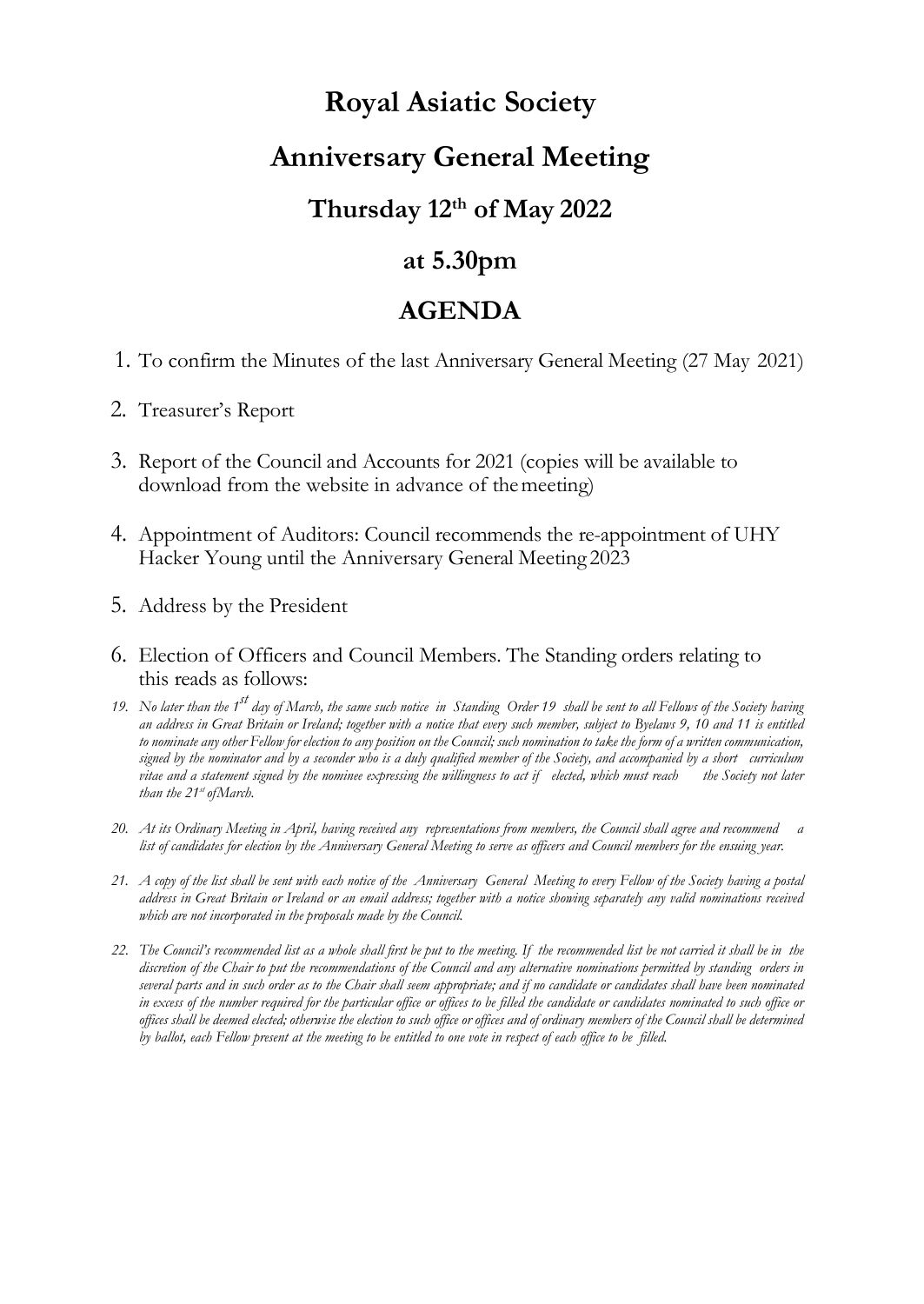### **The Council proposes the following list:**

### **Election of Officers**

**Vice-President: Dr Gordon Johnson Proposer: Professor Sanjoy Bhattacharya** Seconder: Professor Sarah Ansari

Elected fellow in 1990

Gordon Johnson is a Cambridge historian, author of *Provincial Politics and Indian Nationalism* (CUP, 1973) and *Cultural Atlas of India* (Time Life, Amsterdam etc., 1995). He has edited *Modern Asian Studies* and was the General Editor of the *New Cambridge History of India*. Dr Johnson was President of Wolfson College, and a Deputy Vice-Chancellor, University of Cambridge. He was a long-standing Syndic of Cambridge University Library and Cambridge University Press, chairing the latter from 1993-2009. He has been active on committees and editorial boards of the RAS since 2008 and served two stints as President. Since 2015 he has chaired the committee overseeing the preparations for the Society's 200th Anniversary. He is, and has been, a trustee and chair of several educational and other bodies, including work with schools in both state and independent sectors. He is a Liveryman of the Stationers' Company and a member of its Library and Archives Committee. He would bring to the Vice Presidency wide experience in the educational and charity sectors and help see through the Council's ambitious plans to mark the Society's 200th Anniversary, and to build on those celebrations for the Society's future.

### **Treasurer: Mrs Elizabeth (Liz) Robb** Proposer: Dr Liz Driver

Seconder: Mr Lionel Knight

Elected fellow 30/09/2017

My interests are particularly in South Asia, initially through my husband and from being an assistant in his research. After my BA and professional training, I worked in fund management, financial administration and compliance for over 30 years. I am still a registered Chartered Fellow of the Chartered Institute for Securities & Investment and have been made an Honorary Life Member. I have served on the House and Events Committee and been Chair of the Finance Committee since 2020.

### **Election of Ordinary Members**

**Dr Priyanka Basu** Proposer: Professor Sarah Ansari Seconder: Mr Lionel Knight

### Elected fellow 31/01/2021

Dr. Priyanka Basu is a Lecturer in Performing Arts at the Department of Culture, Media and Creative Industries, King's College London. She finished her PhD in South Asian Studies from SOAS on a Felix Scholarship. Before joining KCL, Priyanka worked as Curator of the 'Two Centuries of Indian Print' project at the British Library. as part of She curated and organised the 'British Library South Asia Seminar Series' (2018-21) as part of the project. She is currently finishing her first monograph—*The Cultural Politics of Folk: Transnational Histories in India and Bangladesh*—forthcoming from Routledge UK. She is also co-editing a special issue on ecology, music, and community in contemporary South Asia in *South Asia: Journal of South Asian Studies*. Her research interests include cultural histories of performances in South Asia, film archives, dance studies and the relationships between print, performance and intermediality. Priyanka has held Visiting Scholarships at the SOAS South Asia Institute and is currently a Visiting Fellow at the Institute of Advanced Studies, UCL. She is a Council Member of the British Association for South Asian Studies (BASAS), an editorial board member of Festival Culture Research Education network, an elected member of the Royal Historical Society, and Book Reviews Editor of the journal of *South Asian History and Culture*. Priyanka is a trained Odissi dancer and has performed in Japan, India and the UK including the London Bloomsbury Festival 2021.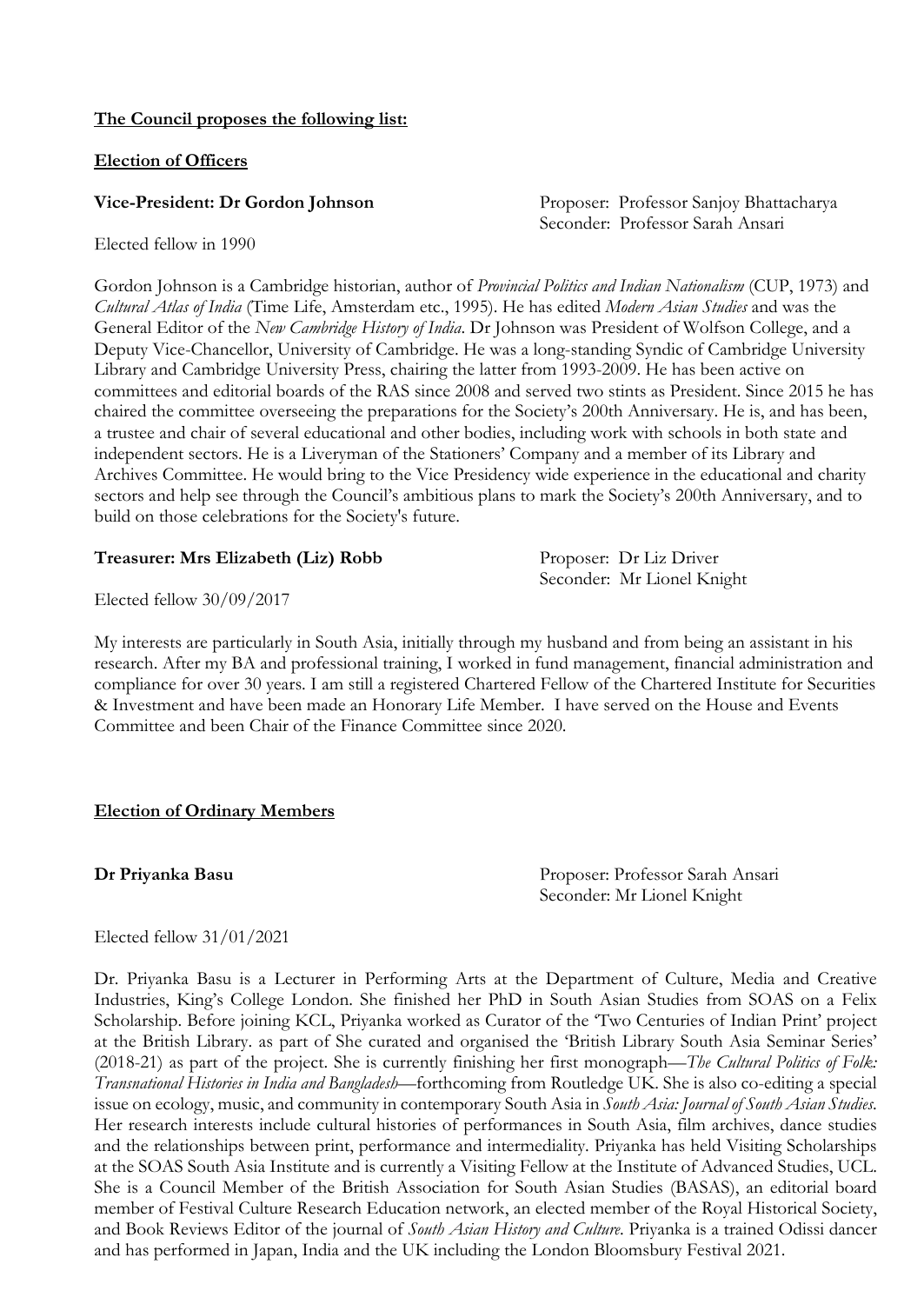Elected fellow 1989

Richard Blurton trained as an archaeologist and subsequently worked in North Africa (Carthage), southern Afghanistan (Kandahar) and in southern India (Vijayanagara). He joined the Department of Asia in the British Museum in 1986, retiring in September 2018 as Head of the South and Southeast Asia Section. He worked on all aspects of the very extensive holdings of the BM from South and Southeast Asia, mounting a wide range of exhibitions, mostly in the Museum but also in Delhi and Bombay (1997-98). His research projects have carried him throughout the subcontinent (his first visit was fifty-two years ago), most recently in Assam, and before that in Arunachal Pradesh. Both projects resulted in exhibitions at the BM and publications; both are still continuing.

He has published extensively, most recently 'A History of India through Objects' (forthcoming Spring 2022), but also including books on Bengal, Assam, Burma, and Hindu Art, and editing volumes, including on village India, and on the archaeology and art history of Burma.

In the Museum he has been associated especially with ensuring that the collections are brought up to date acquisitions have ranged from paintings by Rabindranath Tagore, prints by Krishna Reddy, modern textiles worked in ancient techniques, photographs by Lionel Wendt and a large-scale sculpture by Mrinalini Mukherjee, amongst much else.

In retirement he continues to write, publish and carry out research, in this country and in India. In both locations he continues to lecture, most recently in a four-part series on Amaravati including its survival in modern Buddhist traditions.

He is a trustee of the Ancient India and Iran Trust in Cambridge, a committee member of the Indian Art Circle, a trustee of Akademi: South Asian Dance, and a Fellow of the Society of Antiquaries.

**Dr Barbara Brend Dr Barbara Brend Proposer:** Professor Deborah Swallow Seconder: Professor Sarah Ansari

Elected fellow in 1973

Dr Barbara Brend is an independent scholar with a particular interest in Persian and Mughal manuscript illustration. Her previous publications include 'Islamic Art' (1991), 'The Emperor Akbar's Khamsa of Niami' (1995), and 'Perspectives on Persian Painting: Illustrations to Amir Khusrau's Khamsah' (2003) She is the author of the beautifully illustrated book *Muhammad Juki's Shahnamah of Firdausi* published in 2010. She has served as Hon. Secretary and Vice-President, and as a member of the RAS Council several times.

### **Dr Rosie Llewellyn-Jones, MBE** Proposer: Dr Barbara Brend

Seconder: Mr Lionel Knight

Elected fellow 1986

Dr Rosie Llewellyn-Jones, MBE studied Urdu and Hindi at the School of Oriental & African Studies, London. Awarded a First Class Honours degree and completed a PhD in 1980 which was subsequently published as *A Fatal Friendship: the Nawabs, the British and the City of Lucknow*.

She has written numerous articles and books on colonial India including a trilogy on Major General Claude Martin, and is an honorary Old Martinian and an honorary member of the Academie Française de Lyon. Her book in the HarperCollins India series on *India's Historic Battles, Lucknow 1857* is published later this year (2022) and she is one of the few female military historians to examine the Uprising. She is a member of the History Reclaimed Group of scholars.

Rosie lectures extensively in Britain and abroad. She is editor of *Chowkidar,* the Journal of the British Association for Cemeteries in South Asia (BACSA) which records and restores European graves of those who died before 1947. She was awarded an MBE in 2015 for services to BACSA and British Indian studies. She was archivist at the Royal Society for Asian Affairs, until its move to Haileybury in 2021. She visits India